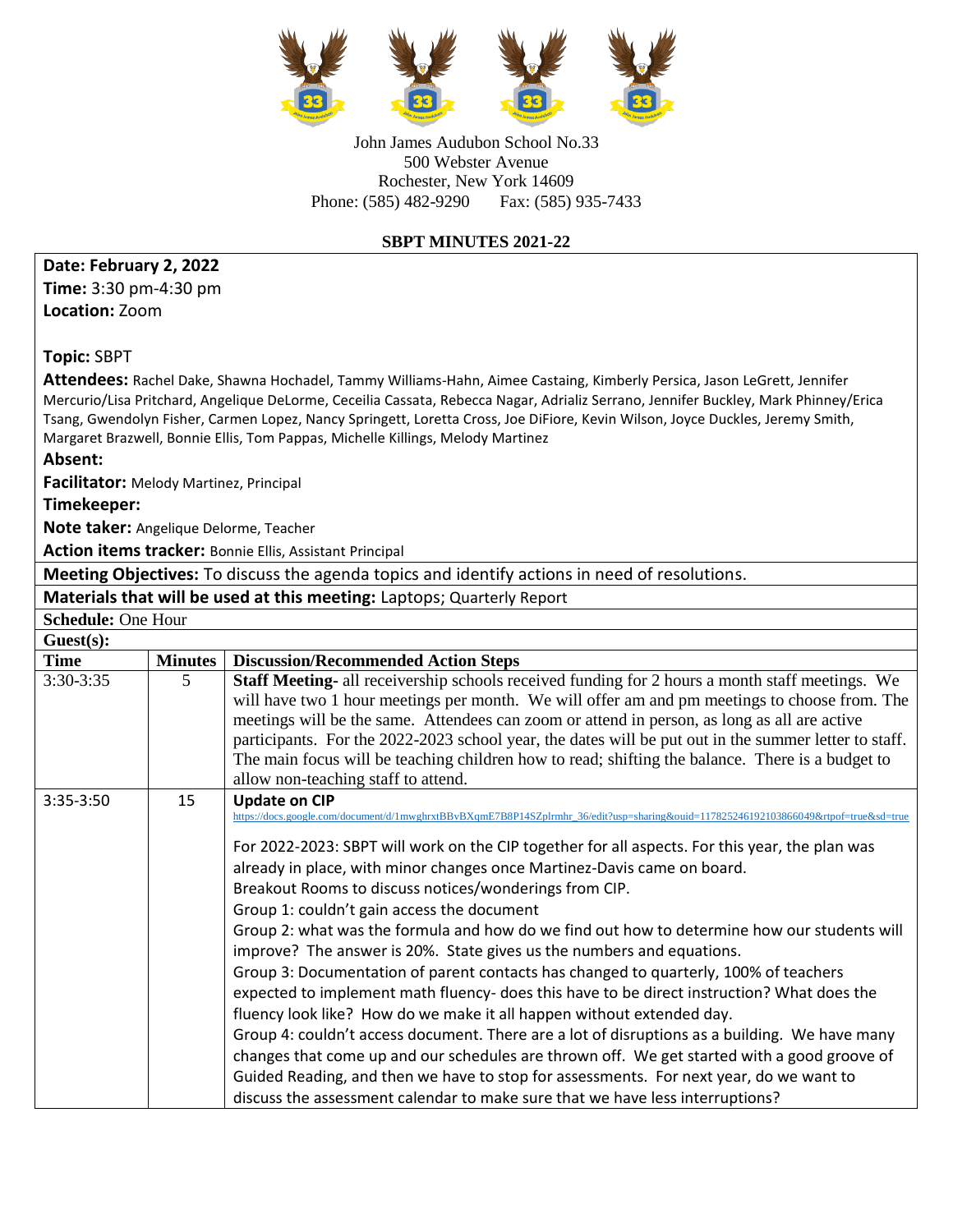

John James Audubon School No.33 500 Webster Avenue Rochester, New York 14609<br>
1859 482-9290 Fax: (585) 935-7433 Phone: (585) 482-9290

| 3:50-4:05     | 15 | Summer School- Will be in School 28. Need to discuss if it needs to be 4 or 6 hours. Timing is<br>important because we are combined with School 28. We need to discuss our goals and focus.<br>Martinez-Davis is looking for feedback from school.                                                                                                                                                                                                                                                                                                                                                                                                                                                                                                                                                                                                                                                                                                                                                                                                                                                                                                                                                                                                                                                                                                                                                                                                                                                                                                                                                                                                                                                                                                                                                                                                                                                                                                                                                                                                                                                                                                                                                                                                                                                                                                                                    |
|---------------|----|---------------------------------------------------------------------------------------------------------------------------------------------------------------------------------------------------------------------------------------------------------------------------------------------------------------------------------------------------------------------------------------------------------------------------------------------------------------------------------------------------------------------------------------------------------------------------------------------------------------------------------------------------------------------------------------------------------------------------------------------------------------------------------------------------------------------------------------------------------------------------------------------------------------------------------------------------------------------------------------------------------------------------------------------------------------------------------------------------------------------------------------------------------------------------------------------------------------------------------------------------------------------------------------------------------------------------------------------------------------------------------------------------------------------------------------------------------------------------------------------------------------------------------------------------------------------------------------------------------------------------------------------------------------------------------------------------------------------------------------------------------------------------------------------------------------------------------------------------------------------------------------------------------------------------------------------------------------------------------------------------------------------------------------------------------------------------------------------------------------------------------------------------------------------------------------------------------------------------------------------------------------------------------------------------------------------------------------------------------------------------------------|
| $4:05 - 4:15$ | 10 | <b>Round Table</b><br>Ellis: WRAD was amazing!<br>Martinez-Davis- WRAD kudos. First WRAD and really enjoyed the experience and dedication of<br>staff and volunteers.<br>DeLorme: SWPBS; if anyone would like to join the team or a subcommittee, please see the<br>document sent by T. Johnson, or reach out to any member of SWPBS.<br>Pappas: Thanks to Martinez-Davis for helping us understand the CIP.<br>Duckles: Can support with Volunteers. Thank you to PTA for meetings and support! PTA meeting<br>was Monday and there was a nice turn out for the conversation about the Receivership. DiFiore<br>put up the recorded zoom meeting on the Facebook page.<br>Brazwell: Jeremy and Joyce are welcome to have a table at dismissal to engage parents in<br>Freedom Scholars. WRAD was so great!<br>Dake: noticed calm and happy people in the hallway. © Children are looking out for her little<br>ones and being helpful. Teacher and student interactions are calmer and happier.<br>Buckley: DL meeting discussed program for English learner Spanish. Have been told that all DL<br>students have to take the ELA CFA in Spanish. Concern that all students will not be ready.<br>Concern that I-ready does not help with learning Spanish.<br>Cross: still time to join PTA. Next week Mrs. Cross will send home a cookie dough fundraiser.<br>Please send them home.<br>Martinez-Davis: We will no longer have a Site Coordinator from Connected Communities. The<br>district will hire someone.<br>Hochadel: WRAD was energizing! Readers were great © Nice to have community here.<br>Smith: We have to get our kids to fall in love with reading. We are utilizing funds to buy<br>culturally relevant books. Also, reflective to our students. Books that celebrate them!<br>Killings: thanks for all flexibility with class distributions. Thank you to all the non-classroom<br>teachers that are subbing and being pulled from their roles.<br>Attendance: for students that are chronically absent, please reach out to your house admin.<br>Send an email to House Admin, Ja'Net Scott. Also, make sure to put in attend actions.<br>Rosewood Entrance: discussion around having more people at the Rosewood entrance to<br>support self-contained population getting off of the bus, as well as walkers and community<br>trying to come in the building. |
| 4:15          |    | Adjournment @ 4:30 pm                                                                                                                                                                                                                                                                                                                                                                                                                                                                                                                                                                                                                                                                                                                                                                                                                                                                                                                                                                                                                                                                                                                                                                                                                                                                                                                                                                                                                                                                                                                                                                                                                                                                                                                                                                                                                                                                                                                                                                                                                                                                                                                                                                                                                                                                                                                                                                 |
|               |    | Action Item: Martinez-Davis will send out the form for Summer School Feedback. Please discuss<br>with your team and report out on the form.                                                                                                                                                                                                                                                                                                                                                                                                                                                                                                                                                                                                                                                                                                                                                                                                                                                                                                                                                                                                                                                                                                                                                                                                                                                                                                                                                                                                                                                                                                                                                                                                                                                                                                                                                                                                                                                                                                                                                                                                                                                                                                                                                                                                                                           |